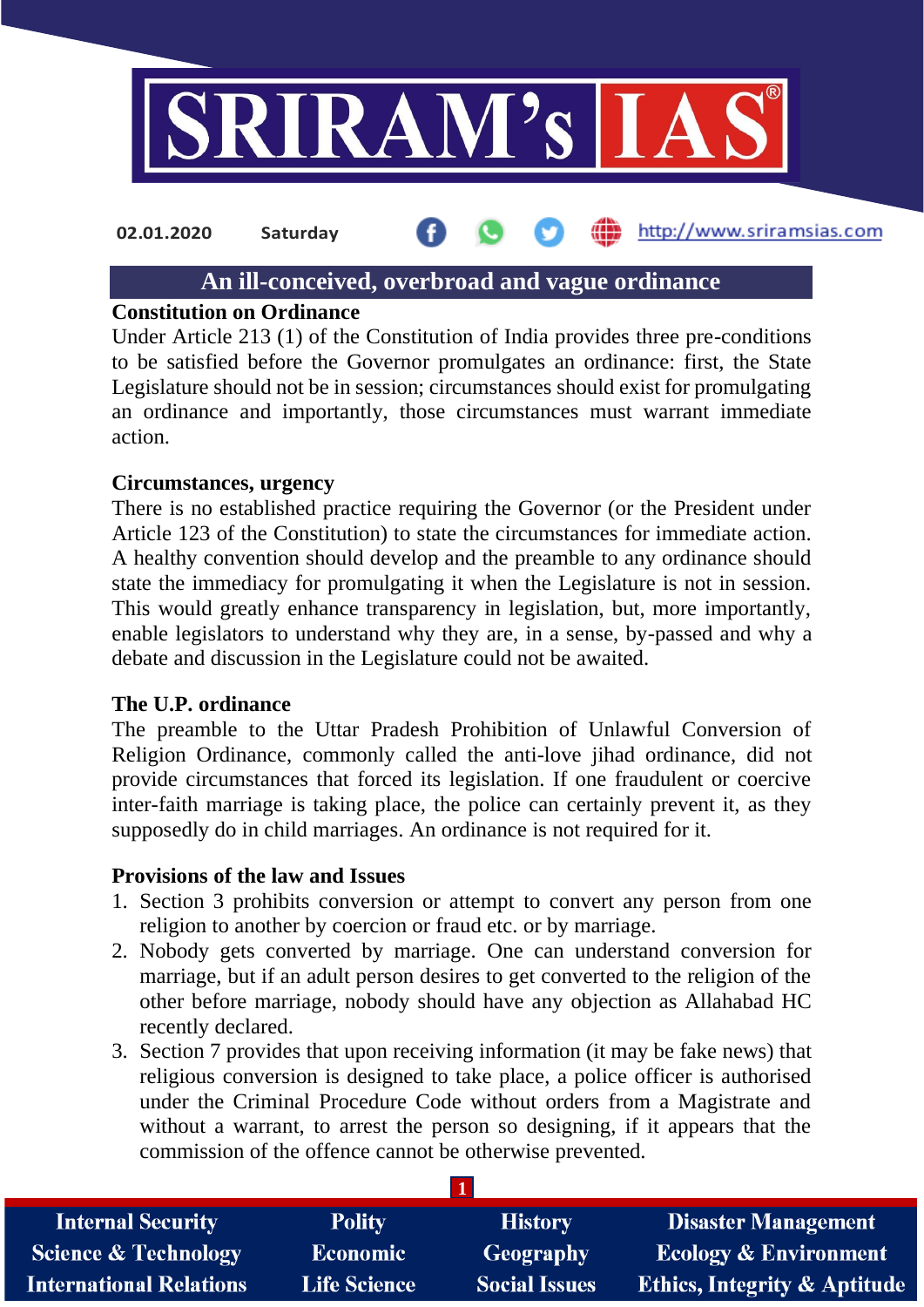

#### http://www.sriramsias.com **02.01.2020 Saturday**

- 4. Should someone genuinely desire to convert but not get married, that person would have to inform the District Magistrate (DM) two months in advance of the plan through a declaration, under Section 8.
- 5. The DM requires the police to inquire about the real purpose of conversion and file a report (in a sealed cover) with the DM. Assuming conversion is not objected to, even thereafter the DM must be informed by the converted through a declaration under Section 9.
- 6. Interestingly, the DM is expected to exhibit the declaration on the notice board of the office till the contents of the declaration are confirmed. Meanwhile, the ubiquitous aggrieved person has an opportunity to object to the conversion.
- 7. Finally, the burden of proof Section 12 provides that the burden to prove the conversion was not on account of coercion, fraud, etc. or by marriage will be on the person who has caused the conversion. It is only the person converted who can answer that question and nobody else, as in Hadiya's case.
- 8. All this is too much interference in an individual's freedom of Conscience and outrightly unconstitutional.

### **Conclusion:**

The ordinance is prone to abuse and we have seen its consequences — of intimidation, bullying and arbitrary arrests. It is ill-conceived, overbroad and vague in many respects. It vilifies all inter-faith marriages and places unreasonable obstacles on consenting adults in exercising their personal choice of a partner, mocks the right to privacy and violates the right to life, liberty and dignity. In short, it is unconstitutional.

# **Taking note of farmer welfare, the Kerala way**

In his tirade, the Prime Minister pointed a finger against agricultural policies of the Left-led government in Kerala.

### **The situation in Kerala**

1. All the allegations levelled against the Kerala government are unfounded, and far from truth. As per allegation there are no Agricultural Produce Market Committees (APMCs) and mandis in Kerala, and the concept of the Minimum Support Price is not prevalent in the State.

| <b>Internal Security</b>        | <b>Polity</b>       | <b>History</b>       | <b>Disaster Management</b>              |  |  |  |
|---------------------------------|---------------------|----------------------|-----------------------------------------|--|--|--|
| <b>Science &amp; Technology</b> | <b>Economic</b>     | <b>Geography</b>     | <b>Ecology &amp; Environment</b>        |  |  |  |
| <b>International Relations</b>  | <b>Life Science</b> | <b>Social Issues</b> | <b>Ethics, Integrity &amp; Aptitude</b> |  |  |  |